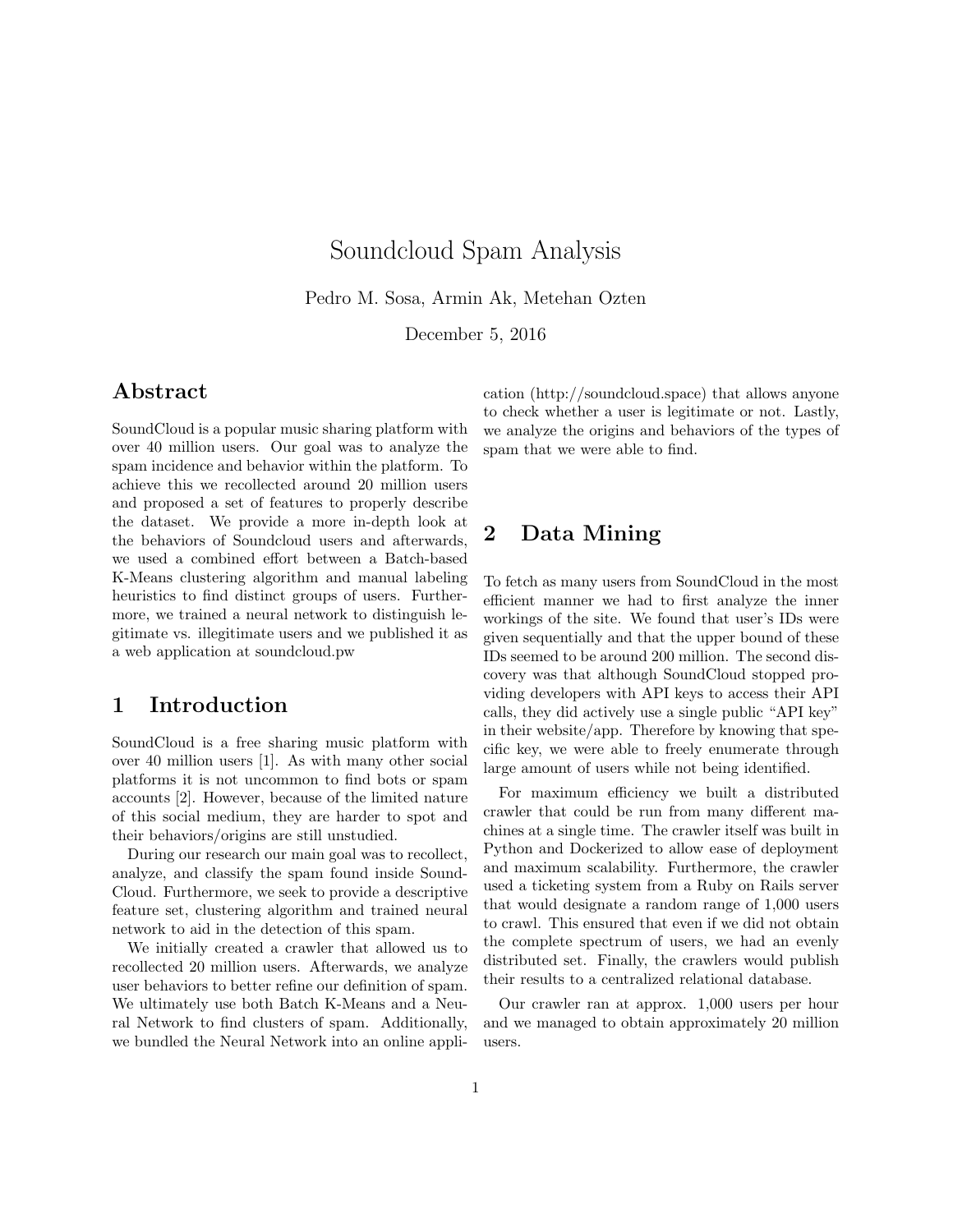# 3 User Analysis

### 3.1 Definition of Spam

Initially we choose a very loose definition of spam, as to not induce a subtle bias in our clustering and analysis. As such, we defined a spam user as a user that seem to be a duplicate of others, points to websites of untrusted nature, or otherwise seem to intentionally seek malicious purposes.

### 3.2 SoundCloud Spam Cleanup

As with many big internet social communities, SoundCloud must have their own private spam prevention/elimination techniques aside from simply obtaining reports from users. While sequentially obtaining the users, we found many empty IDs which could point to potential spam users who were caught and deleted. Furthermore, out of roughly 10000 spam users created (or last modified) during March 2016 - October 2016 that we obtained, we noticed that 65% of them were deleted around November 2016. This means that it took at most 8 months for some spam users to be deleted. We believe that our work could help catch these spam users faster and more accurately.

### 3.3 Feature Selection

Before we ran any clustering algorithms we first set out to select the features that better described the users. To accomplish this we manually probed and visualized our dataset to get a better understanding of it.

Community Engagement One of the first things we realized about the division of users in SoundCloud is that 42.0% are dis-engaged users. We refer to dis-engaged users as users that are not engaged in the Soundcloud community, meaning they have not commented, liked, favorited, playlisted, or published songs. It is important to point out that since we can't measure how many songs a user has listened to, it is possible that some of these dis-engaged users are still actively using the streaming services.



Figure 1: Breakdown of activities describing user behavior in SoundCloud.

Furthermore only 6.2% of the users have actually published tracks, and only 0.15% of users pay for a SoundCloud subscription (Pro & Pro Plus).

Followers, Following, Descriptions & URLs We found interesting clusters when analyzing the ratio of followers to following. While there was an expected large group of people that had very little followers/followings (39% of users follow no one; 45% of users are followed by no one), we found two clusters of users that followed around 250-350 users, but had little to no users following them. Manually inspecting these users, we found multiple spam accounts.

To further tighten these clusters, we tried discriminating users by whether or not they provided a Description or a URL. This proved to be beneficial as most of the spam provides both, and as seen in Figure 2 the spam clusters become more obvious.

We also found that only 0.68% of users share URLs, and only 0.004% of them use URL shorteners. As such, we manually inspected users using URL shortness and found that it was almost all exclusively spam.

Features Selection After we had manually visualized the data, understood how users were interacting with the system, and even encountered a few different types of spam, we selected a broad set of Features that could help thoroughly describe users.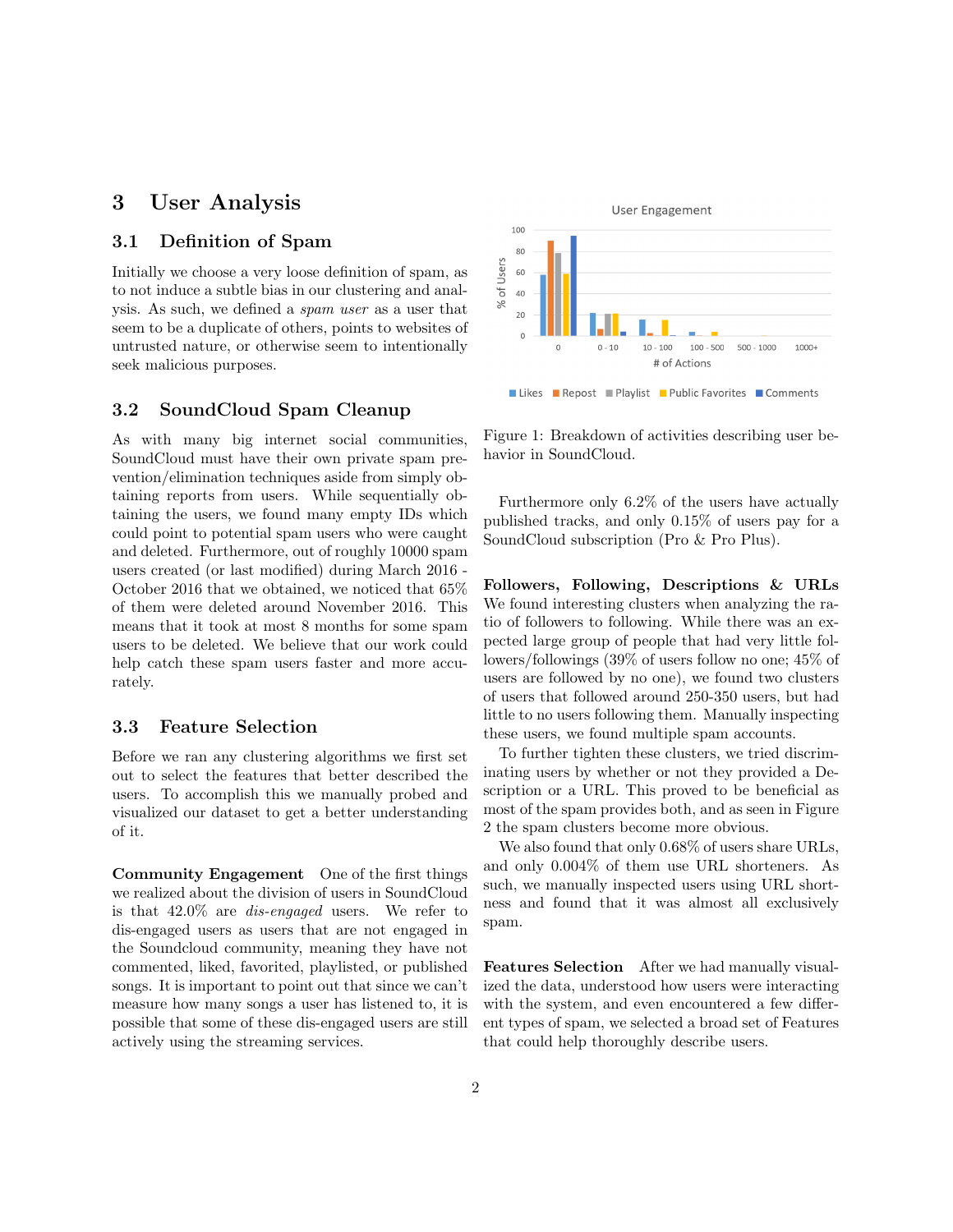

Figure 2: Finding clusters by filtering by  $\#$  of Followers, # of Following, URL, & Description.

- **Followers:**  $\#$  of users a user is following.
- Following:  $\#$  of following users a user has.
- **Published:**  $#$  of following users a user has.
- URL: Whether user provides a link.
- **ProfDesc:**  $\#$  of profanities in description.
- **ProfTitle:**  $\#$  of profanities in website title.
- DupDesc:  $#$  of users with the same description.
- DupURL:  $\#$  of users with the same link.

- Activity: Likes + Reposts + Playlists + Comments + Favorites.

- Subscription: Whether the user pays for Sound-Cloud.

- ShortenURL: Whether the link point to a url shortner.

## 4 K-Means Clustering

### 4.1 Methodologies

To distinguish different types of users into distinct clusters we first pre-processed our data and represented them with the features described above. We tested and pruned the features that proved irrelevant, and lastly, we ran Batched-Based K-Means on our dataset.

#### 4.2 Feature Pruning

Given the features selected above, we used our kmeans algorithm to cluster data-points in up to 11 dimensional space. Since our initial clusters generated were not very tight, we proceeded to fine-tune and prune our features.

Of the 11 initial features, we pruned "Subscription", "Duplicate Website" and "Profane Title". We determined this by observing the locations of the centroids returned by the k-means algorithm. Features which always located their center at zero proved unnecessary and simply introduce noise in our algorithms. For further verification, we ran Correlationbased Feature Subset Selection [3] on WEKA [4] which also recommended eliminating those same features.

Furthermore, we performed mean removal and zvalue scaling on our feature values to improve accuracy and found that the resulting clusters immediately became reflective of the types of users one would find within the SoundCloud (e.g. Celebrities, Super-Fans, inactive users, spammers).

### 4.3 Choosing  $#$  of Clusters

The Elbow Method Before running K-Means clustering, we were required to define the total number of clusters (the "k"-value). There are multiple heuristic methods that one can use to define the optimal "k"-value for a particular algorithm/dataset. In our case, we used the popular "elbow" method [5] which is performed by graphing the sum of squared errors (SSE) for all the clusters as a function of k, and selecting one of the two value following the largest drop in SSE. Notice that by having the ability to choose the value immediately following the largest drop in SSE or the subsequent value, we are able to introduce some level of non-determinism. In our case, as seen in Figure 3, we could choose k to be either 4 or 5.

Natural Clustering Another way to select a kvalue is to choose a value that represents the natural amount of clusters represented in your feature space. When using  $k=5$ , our algorithm groups users into 5-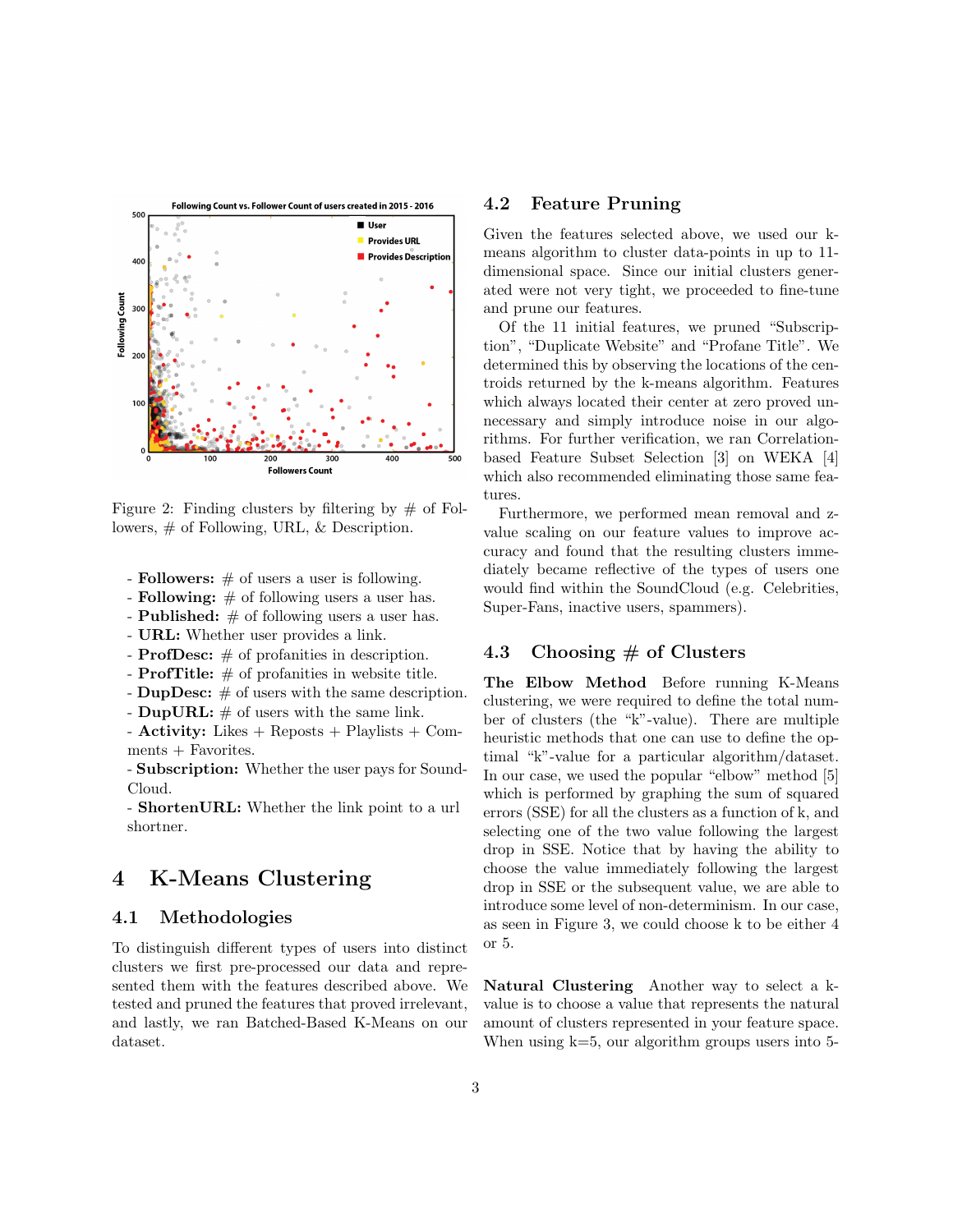

Figure 3: SSE as a function of 'k'.

groups that closely resembled the following types of SoundCloud users:

- 1. Regular (inactive users)
- 2. Popular spammers (determined by number following)
- 3. Unpopular spammers
- 4. Highly Active Users
- 5. Celebrities (similar to Highly Active Users except centroid Followers value > centroid Following value)

Thus it was no coincidence that the elbow method found 4 and 5 to be the appropriate number of clusters, seeing as they so appropriately adapt to the natural descriptions of users in SoundCloud.

### 4.4 Results

The following are the results of clustering a random set of 7 million users. We labeled each group by what seemed to be most representative within each of them, and provided the  $#$  of total users in the cluster vs. the  $\#$  of spammers in the cluster.

#### 4.4.1 Results  $(k=4)$

When using  $k=4$ , our results were the following:

- 1. Regular Users (Inactive and Active) - Size: 564319
	- Spammers: 587 (<1%)
- 2. Popular Spammers
	- Size: 902
	- Spammers: 902 (100%)
- 3. Unpopular Spammers - Size: 7897 - Spammers: 7897 (100%)
- 4. Celebrities
	- Size: 102
	- Spammers:  $1 \approx 1 \approx 1\%$

#### 4.4.2 Results  $(k=5)$

When using  $k=5$ , our results were the following:

- 1. Regular Users (Inactive)
	- Size: 562121
	- Spammers: 587 (<1%)
- 2. Popular Spammers
	- Size: 891
	- Spammers: 891 (100%)
- 3. Unpopular Spammers
	- Size: 7897
	- Spammers: 7897 (100%)
- 4. Celebrities
	- Total Users: 1620
	- Spammers:  $12 \, (\langle 1\% \rangle)$
- 5. Active Users (Super Fans)
	- Size: 691
	- Spammers: 0 (0%)

We tested the performance of our algorithm by comparing the "spam clusters" generated by our algorithm to the groups of users that we manually identified as spam.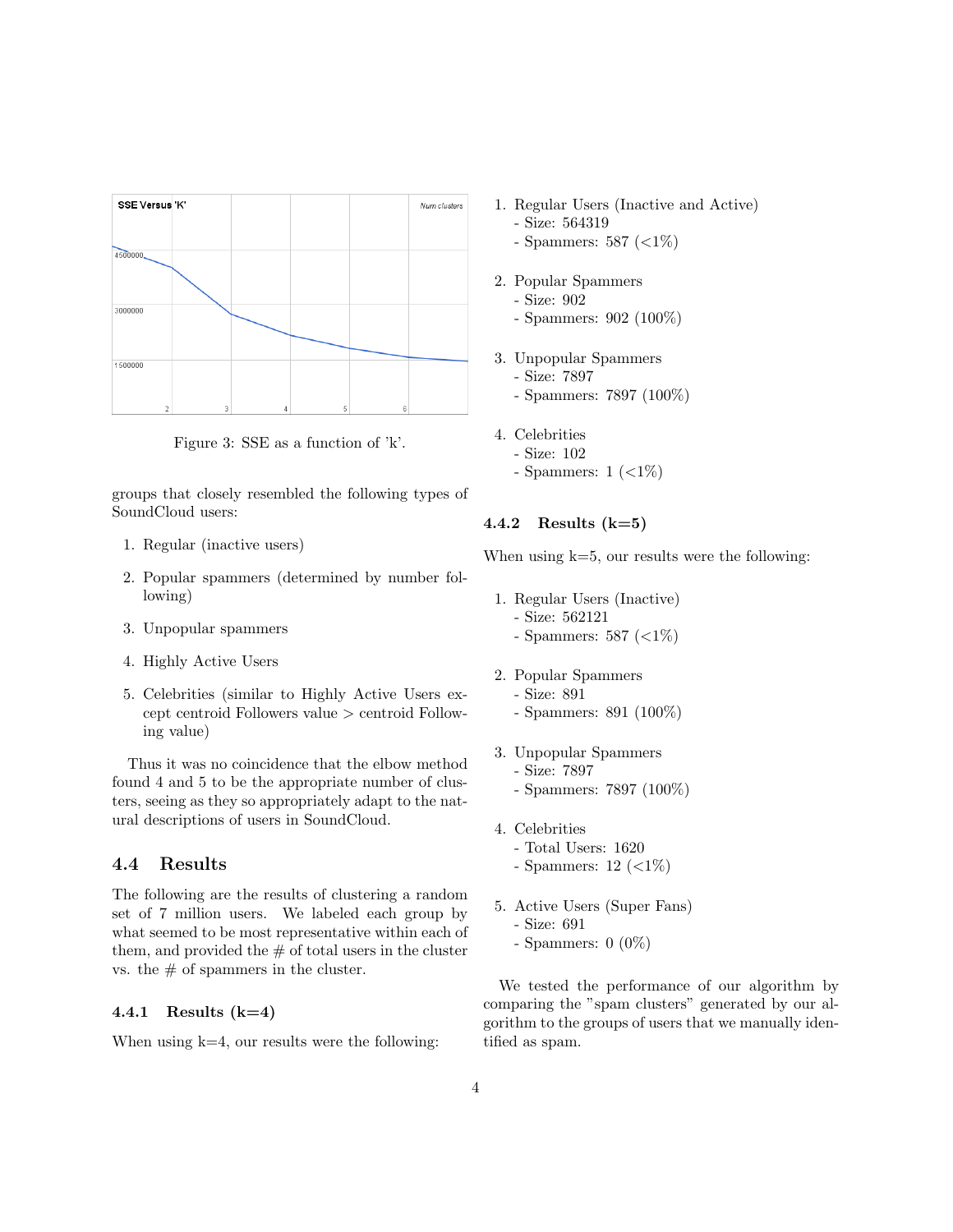# 5 Neural Network

In addition to our K-means clustering we wanted to build and train a simple and easy to use service to quickly distinguish spam users in SoundCloud. To do this we built a Neural Network (NN) using the Keras and Tensorflow libraries for Python, and wrapped it around a Flask web interface that allows users to do quick queries. We are currently hosting this service on soundcloud.pw and soundcloud.space

Our NN is configured as a Feed-Forward NN with 1 hidden layer of 250 ReLU nodes, and an output layer using the sigmoid function as the activation function. We trained it using manually labeled data that we obtained with our Clustering experiments. We made sure that such test cases where in fact well balanced and provided a good mix of different types of users and spam.

After training, we tested it against 20,000 randomly chosen users (evenly split between legitimate users and spam), and obtained an accuracy 85%.

# 6 Type of Spam and Origin

### 6.0.1 Pornography Related Spam

The majority of the spam we found was pornography related spam. This type of accounts tended to used URL shorteners that linked to other redirection sites before landing on pornographic websites. The two most common sites where  $mrbtrack.com$  and supergoood.ru; Both which are registered in Russia and are hosted in Russia and Germany respectively. We also found a set of links that followed a similar pattern of 9 random letters and always finished with an African top level domain (e.g sungzkfpm.ga). Unsurprisingly, all these domains were recently created in 2016 and used WhoisGuard.

### 6.0.2 "Fake" Users

We found many users that had identical or nearidentical descriptions and were created within milliseconds of each other. This types of account seemed to follow a bigger pattern that would slightly randomize the descriptions and choose legitimate looking names, locations, etc. This made these types of users blend easily with real users. We are still uncertain about what purpose they serve, as they have no activity and provide no URL or description that would otherwise imply a malicious behavior.

# 7 Future Work

We found that to further build better and more accurate results it is advisable to crawl the latest created users. We found that since most spam is created in batches within seconds of each other, one could use these clustering algorithm or the neural network presented and through continuously feeding new information fine-tune it for better results.

Another way to improve spam detection could be to expand or generate new features that could better describe user behavior. One such method could be to focus on the relationships between following and followers. By following a similar methodology as described on previous works [6], graphing user relationships might be a good way to visualize and distinguish spam.

Another interesting followup would be to continue checking the "Fake" Users we mentioned before to see if their behavior changes, as perhaps they are being used as placeholders for further spam.

# 8 Conclusions

During our research we were able to crawl 20 million users from SoundCloud and found around 11000 spam accounts. We provided an analysis of user interaction and behavior within SoundCloud which could allow researchers to further understand the use cases within this platform. We proposed a descriptive set of features to describe our dataset specifically designed such that they could help distinguish spam users from legitimate users. Furthermore, we were able to tightly cluster these accounts into 4-5 groups using the Batch-Based K-means algorithm. We also coded and trained a Neural Network to distinguish user's legitimacy and published as a web app hosted at http://soundcloud.pw. We believe that us